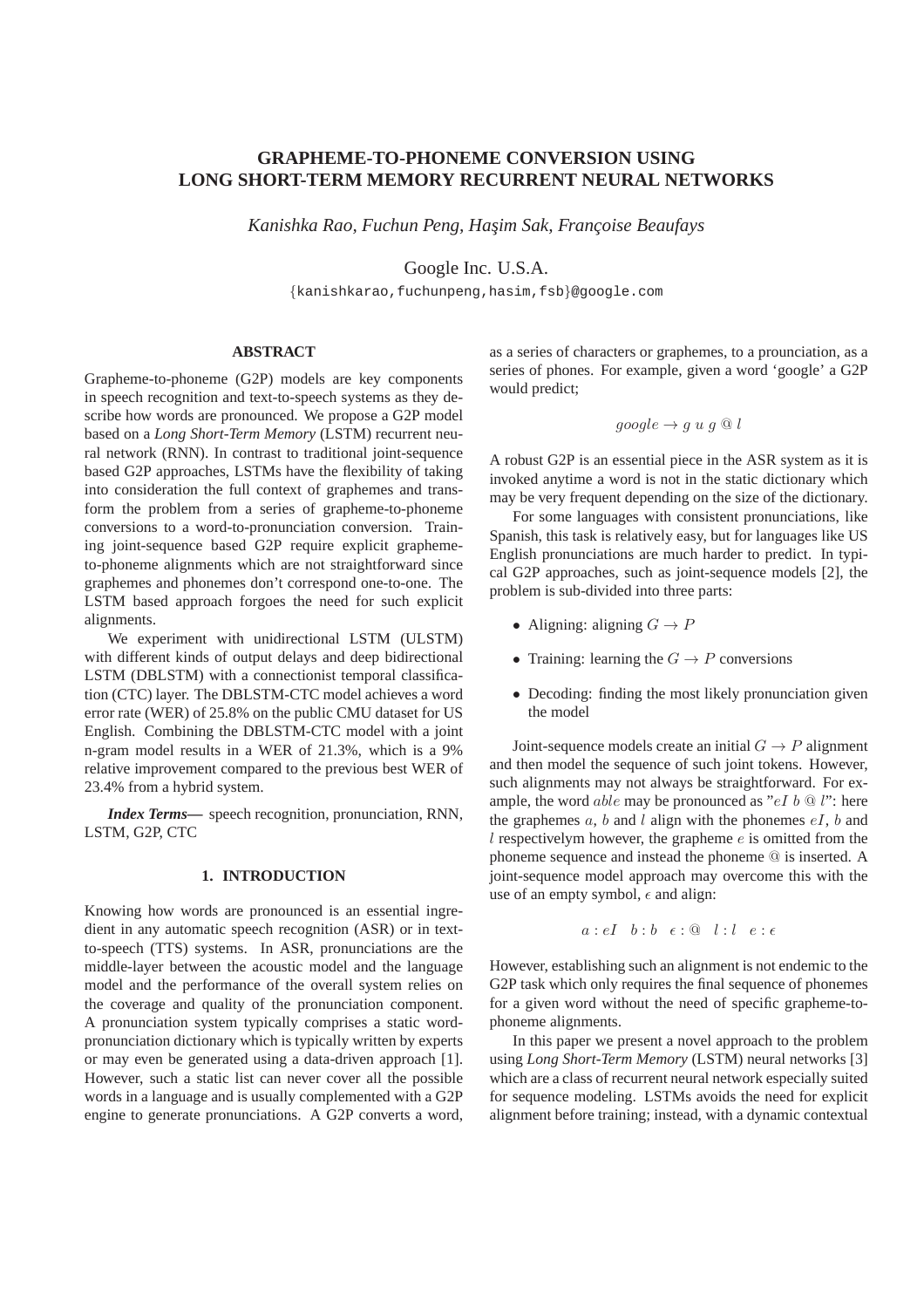window, the LSTM may see several graphemes before outputting any phoneme, which allows it to make contextuallyaware decisions. For example, in the word  $able \rightarrow eI b \otimes l$ the grapheme  $e$  is not rendered in the phoneme sequence, while in  $get \rightarrow qEt$  the grapheme e corresponds to phoneme E. The contextual window over the previous graphemes, eg abl versus g, help the LSTM make the correct prediction for the grapheme e. In some cases the left context may not be enough, e.g. in  $car \rightarrow k \land r$  vs.  $care \rightarrow k \not\sqsubseteq r$ : here the model needs to see the *future* (right) context to output the correct phoneme. To exploit the future context, we experiment with output delays where the output is delayed by a certain amount and with bidirectional LSTM which can see the entire input word before outputting phonemes.

We show that LSTM models outperform previous state of the art techniques. A hybrid approach that combines LSTMs with joint ngram models further improves accuracy.

# **2. RELATED WORK**

G2P conversion can be considered as a machine translation problem where we need to translate source graphemes into target phonemes. In such a formulation, an alignment model needs to be first constructed and then a translation model – such as a joint ngram model – is built from the alignments  $[2, \frac{1}{2}]$ 4]. Such ngram based translation models are usally implemented as a weighted finite state transducer (WFST) [5, 6]. G2P can also be seen as a classification problem and implemented with a maximum entropy classifier [7], or as a sequence labeling problem where statistical sequence labeling techniques such as conditional random fields (CRF) [8, 9] and perceptron HMM [10] can be used. Neural network approaches have also been proposed for G2P problems. For example, Bilcu [11] investigated different types of neural network structures and found that multilayer perceptrons performed best. Hybrid models were found effective. For example, Wu et al. [12] combines a joint ngram model with a CRF model, and Hahn et al. [13] combines a basic joint ngram model with a decision tree model. In this paper, we explore various LSTM archictures, and we show that combining LSTM with a basic joint ngram model achieves the best G2P performance.

# **3. LSTM**

Recurrent neural networks (RNN), unlike feedforward neural networks (FFNN), can utilize the context of previous inputs while processing the current input using cyclic connections. This makes RNNs well suited for sequence modeling tasks where context within the sequence is useful, such as with phoneme recognition and handwriting recognition tasks. RNNs store the activations from previous steps in their internal state and can build a dynamic temporal context window instead of a fixed context window which may be used with FFNNs.

However, conventional RNNs suffer from the vanishing gradient and exploding gradient problems [14, 15] which limit their ability to model long range dependencies. LSTM [3] RNNs have been proposed to overcome these limitations. LSTMs contain special units called *memory units* in the recurrent hidden layer that have self connections which allow them to store their temporal state. Special multiplicative gates in these units control the temporal flow of inputs and outputs. They may also *forget* or reset their states. These gates dynamically maintain the temporal context window in the LSTM.

Having such a contextual memory makes LSTMs ideal for sequential tasks where the current task output may depend on previous task inputs. LSTMs have successfully been applied to, e.g. phonetic labeling of acoustic frames [14], handwriting recognition [16], and language modeling [17]. They have been shown to outperform standard RNNs and deep neural networks (DNNs) in acoustic frame labeling tasks. LSTMs are very well-suited for the G2P task which can be modeled as a sequence transcription task requiring temporal context. In this paper, we develop an LSTM based G2P which to our knowledge is the first such application of LSTMs.

# **4. LSTM-BASED G2P IMPLEMENTATION**

We configure LSTMs with an input layer of size equal to the number of graphemes and an output layer of size equal to the number of phonemes. In US English, this means 27 graphemes for the lowercase alphabet symbols plus the apostrophe, and 40 phonemes following the XSampa phoneset  $<sup>1</sup>$ .</sup> The inputs (outputs) are constructed as 27 (40) dimension "one-hot" vector representations with a value of one for the index representing the grapheme (phoneme), and values of zero for all other indices. The input layer is connected to a hidden LSTM layer which is connected to the output layer. In some experiments we consider deep LSTM models where multiple hidden LSTM layers are connected in a series.

#### **4.1. Unidirectional models**

A unidirectional LSTM is setup with 1024 memory units with an output layer with softmax activations and a cross-entropy loss function. LSTMs with fewer units (512, 128 and 64) were also evaluated but did not perform as well. The LSTM is intialized with random weights, trained with a learning rate 0.002, and terminated according to performance on a development data set. Since ULSTMs only exploit left/past context, we introduce a concept of output delays, and experiment with various configurations.

<sup>1</sup>http://en.wikipedia.org/wiki/X-SAMPA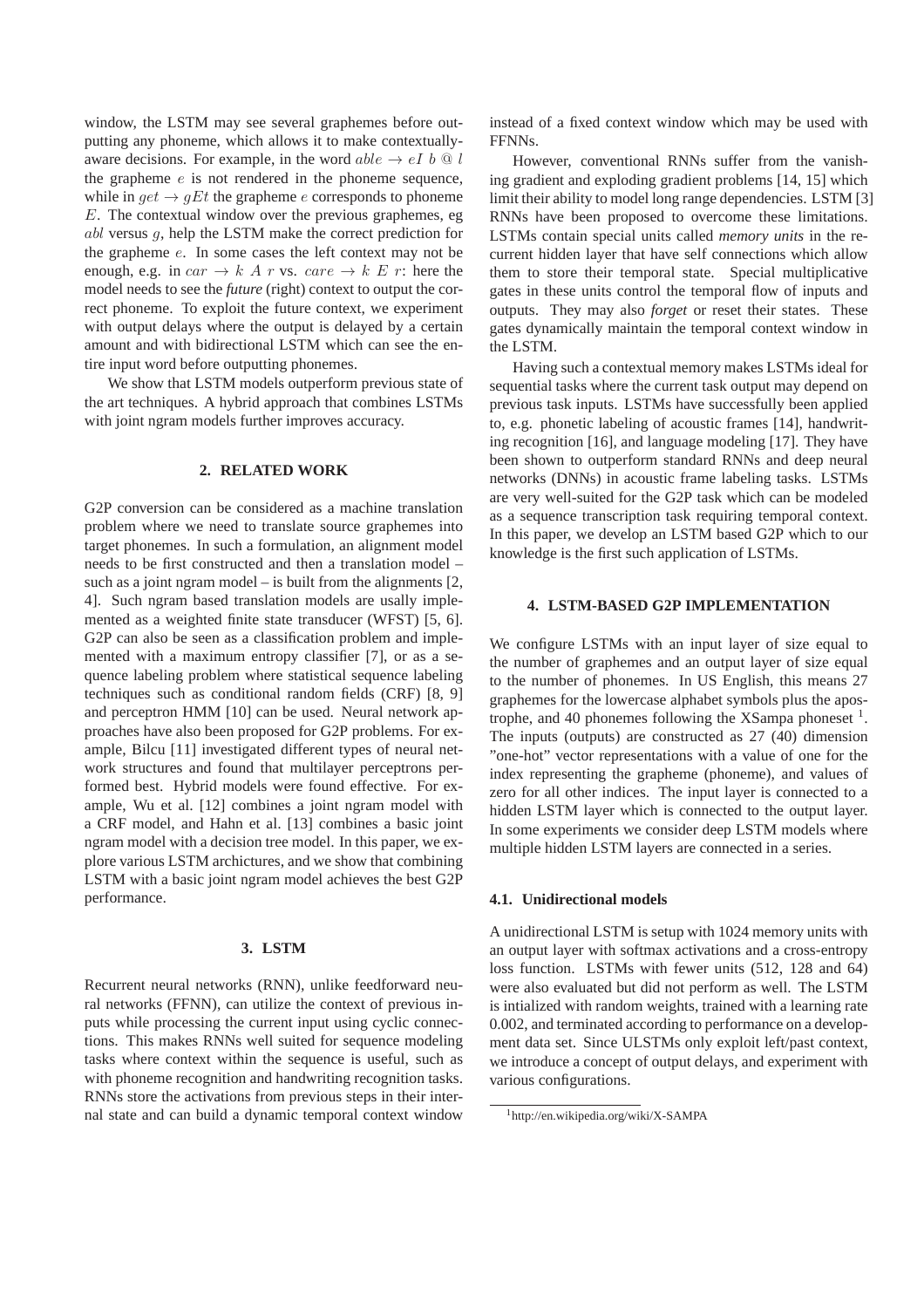# *4.1.1. Zero-delay*

In the simplest approach, without any output delay, the input sequence is the series of graphemes and the output sequence as the series of phonemes. In the (common) case of unequal number of graphemes and phonemes we pad the sequence with an empty marker,  $\phi$ . For example, we have: Input: {g, o, o, g, l, e} Output:  $\{g, u, g, \omega, l, \phi\}$ 

#### *4.1.2. Fixed-delay*

In this mode, we pad the output phoneme sequence with a fixed delay, this allows the LSTM to see several graphemes before outputting any phoneme, and builds a contextual window to help predict the correct phoneme. As before, in the case of unequal input and output size, we pad the sequence with  $\phi$ . For example, with a fixed delay of 2, we have: Input:  $\{g, o, o, g, l, e, \phi\}$ Output:  $\{\phi, \phi \text{ g}, \text{ u}, \text{ g}, \text{ }^{\circ}\!\!\!\!\omega, 1\}$ 

#### *4.1.3. Full-delay*

In this approach, we allow the model to see the entire input sequence before outputting any phoneme. The input sequence is the series of graphemes followd by an end marker,  $\Delta$ , and the output sequence contains a delay equal to size of the input followed by the series of phonemes. Again we pad unequal input and output sequences with  $\phi$ . For example; Input:  $\{g, o, o, g, l, e, \Delta, \phi, \phi, \phi, \phi\}$ Output:  $\{\phi, \phi, \phi, \phi, \phi, \phi, g, u, g, \omega, l\}$ 

With the full delay setup we use an additional end marker to indicate that all the input graphemes have been seen and that the LSTM can start outputting phonemes. We discuss the impact of these various configurations of output delay on the G2P performance in Section 6.1.

#### **4.2. Bidirectional models**

While unidirectional models require artificial delays to build a contextual window, bidirectional LSTMs (BLSTM) achieve this naturally as they see the entire input before outputting any phoneme. The BLSTM setup is nearly identical to the unidirectional model, but has "backward" LSTM layers (as described in [14]) which process the input in the reverse direction.

#### *4.2.1. Deep Bidirectional LSTM*

We found that deep-BLSTM (DBLSTM) with mutiple hidden layers perform slightly better than a BLSTM with a single hidden layer. The optimal performance was achieved with a architecture, shown in Figure 1, where a single input layer was fully connected to two parallel layers of 512 units each;



**Fig. 1**. The best performing G2P neural network architecture using a DBLSTM-CTC.

one unidirectional and one bidirectional. This first hidden layer was fully connected to a single unidirectional layer of 128 units. The second hidden layer was connected to an output layer. The model was initialized with random weights and trained with a learning rate of 0.01.

# *4.2.2. Connectionist Temporal Classification*

Along with the DBLSTM we use a connectionist temporal classification [18] (CTC) output layer which interprets the network outputs as a probability distribution over all possible output label sequences, conditioned on the input data. The CTC objective function directly maximizes the probabilities of the correct labelings.

The CTC output layer has a softmax output layer with 41 units, one each for the 40 output phoneme labels and an additional "blank" unit. The probability of the CTC "blank" unit is interpretted as observing no label at the given time step. This is similar to the use of  $\epsilon$  described earlier in the jointsequence models, however, the key difference here is that this is handled implicitly by the DBSLTM-CTC model instead of having explicit alignments with join-sequence models.

#### **4.3. Combination G2P Implementation**

LSTMs and joint n-gram models are two very different approaches to G2P modeling since LSTMs model the G2P task at the full sequence (word) level instead of the n-gram (grapheme) level. These two models may generalize in different ways and a combination of both approaches may result in a better overall model. We combine both models by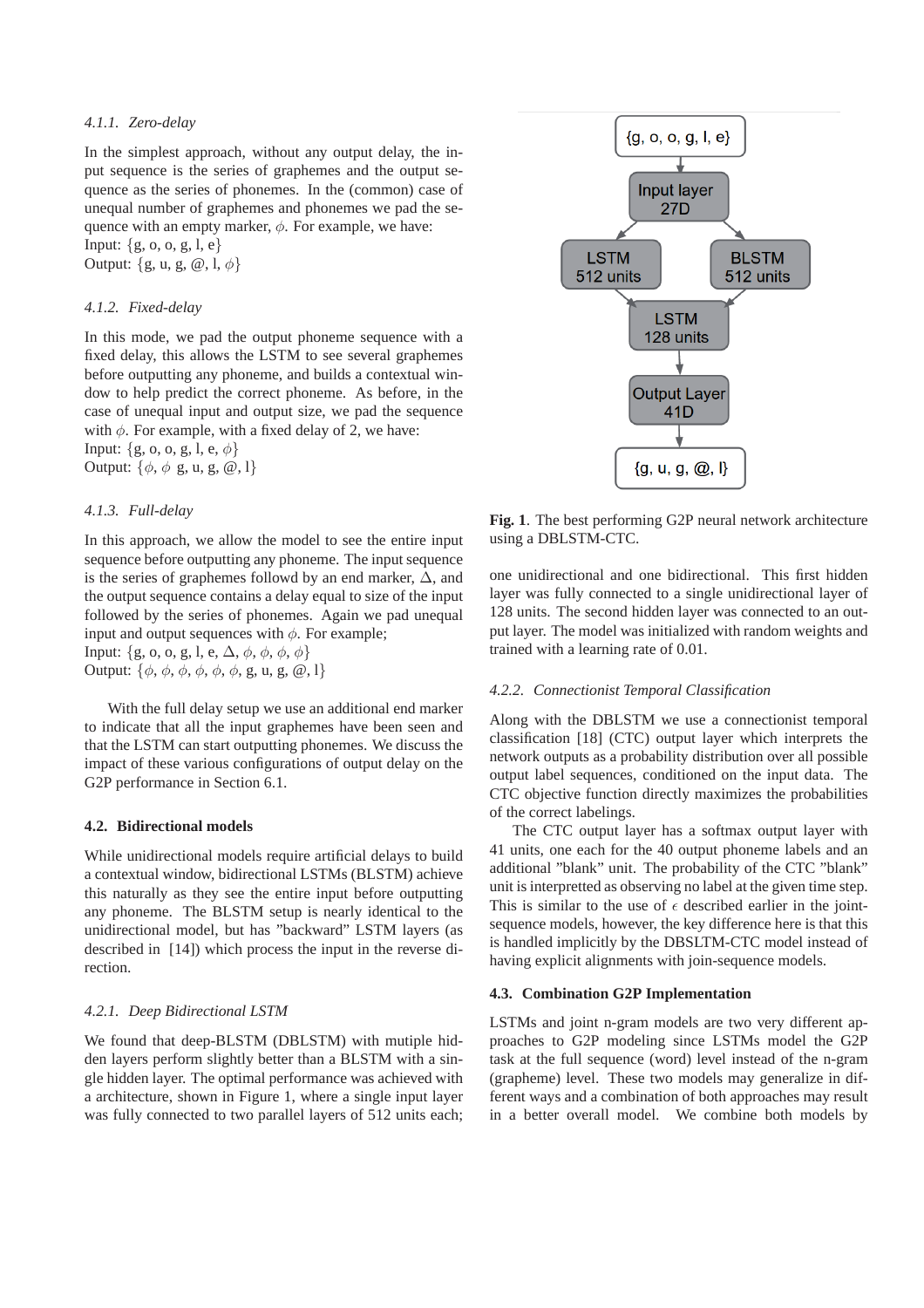representing the output of the LSTM G2P as a finite state transducer (FST) and then intersect it with the output of the n-gram model which is also represented as a FST. We select the single best path in the resulting FST which corresponds to a single best pronunciation. (We did not find any significant gains by using a scaling factor between the two models.)

# **5. EXPERIMENTS**

In this paper, we report G2P performance on the publicly available CMU pronunciation dictionary. We evaluate performance using phoneme error rate (PER) and word error rate (WER) metrics. PER is defined as the number of insertions, deletions and substitutions divided by the number of true phonemes, while WER is the number of words errors divided by the total number of words. The CMU dataset contains 106,837 words and of these we construct a development set using 2,670 words to determine stopping criteria while training, and a test set using 12,000 words. We use the same training and testing split as found in [12, 7, 4] and thus the results are directly comparable.

# **6. RESULTS AND DISCUSSION**

# **6.1. Impact of Output Delay**

Table 1 compares the performance of unidirectional models with varying output delays. As expected, we find that when using fixed delays increasing the size of the delays helps, and that full delay outperforms any fixed delay. This confirms the importance of exploiting future context for the G2P task.

| <b>Output Delay</b> | Phoneme Error Rate (%) |
|---------------------|------------------------|
|                     | 32.0                   |
|                     | 10.2                   |
|                     | 9.8                    |
|                     | 9.5                    |
|                     | 9.5                    |
| Full-delay          | 91                     |

**Table 1**. Accuracy of ULSTM G2P with output delays.

#### **6.2. Impact of CTC and Bi-directional Modeling**

Table 2 compares LSTM models to various approaches proposed in the literature. The numbers reported for the LSTM are *raw* outputs, i.e. we do not decode the output with any language model. In our experiments, we found that while unidirectional models benefitted from decoding with a phoneme language model (which we implemented as another LSTM trained on the same training data), the BLSTM with CTC outputs did not see any improvement with the additional phoneme language model, likely because it already memorizes and enforces contextual dependencies similar to those imposed by an external langauge model.

| Model                               | Word Error Rate (%) |
|-------------------------------------|---------------------|
| Galescu and Allen [4]               | 28.5                |
| Chen $[7]$                          | 24.7                |
| Bisani and Ney [2]                  | 24.5                |
| Novak et al. [6]                    | 24.4                |
| Wu et al. [12]                      | 23.4                |
| 5-gram FST                          | 27.2                |
| 8-gram FST                          | 26.5                |
| Unidirectional LSTM with Full-delay | 30.1                |
| <b>DBLSTM-CTC 128 Units</b>         | 27.9                |
| <b>DBLSTM-CTC 512 Units</b>         | 25.8                |
| DBLSTM-CTC $512 + 5$ -gram FST      | 21.3                |

**Table 2**. Comparison of various G2P technologies.

The table shows that BLSTM architectures outperform unidirectional LSTMs, and also that they compare favorably to WFST based ngram models (25.8% WER vs 26.5%). Furthermore, a combination of the two technologies as described in 4.3 outperforms both models, and other approaches proposed in the literature.

Table 3 compares the sizes of some of the models we trained and also their execution time in terms of average number of milliseconds per word. It shows that BLSTM architectures are quite competitive with ngram models: the 128-unit BLSTM which performs at about the same level of accuracy as the 5-gram model is 10 times smaller and twice as fast, and the 512-unit model remains extremely compact if arguably a little slow (no special attempt was made so far at optimizing our LSTM code for speed, so this is less of a concern). This makes LSTM G2Ps quite appealing for on-device implementations.

| Model                       | Model Size | Model Speed |
|-----------------------------|------------|-------------|
| 5-gram FST                  | 30 MB      | 35 ms/word  |
| 8-gram FST                  | 130 MB     | 30 ms/word  |
| DBLSTM-CTC 128 Units        | 3 MB       | 12 ms/word  |
| <b>DBLSTM-CTC 512 Units</b> | 11 MB      | 64 ms/word  |

**Table 3**. Model size and speed for n-gram and LSTM G2P.

## **7. CONCLUSION**

We suggested LSTM-based architectures to perform G2P conversions. We approached the problem as a word-topronunciation sequence transcription problem in contrast to the traditional joint grapheme-to-phoneme modeling approach and thus do not require explicit grapheme-to-phoneme alignment for training. We trained unidirectional models with various output delays to capture some amount of future context, and found that models with greater contextual information perform better. We also trained deep BLSTM models